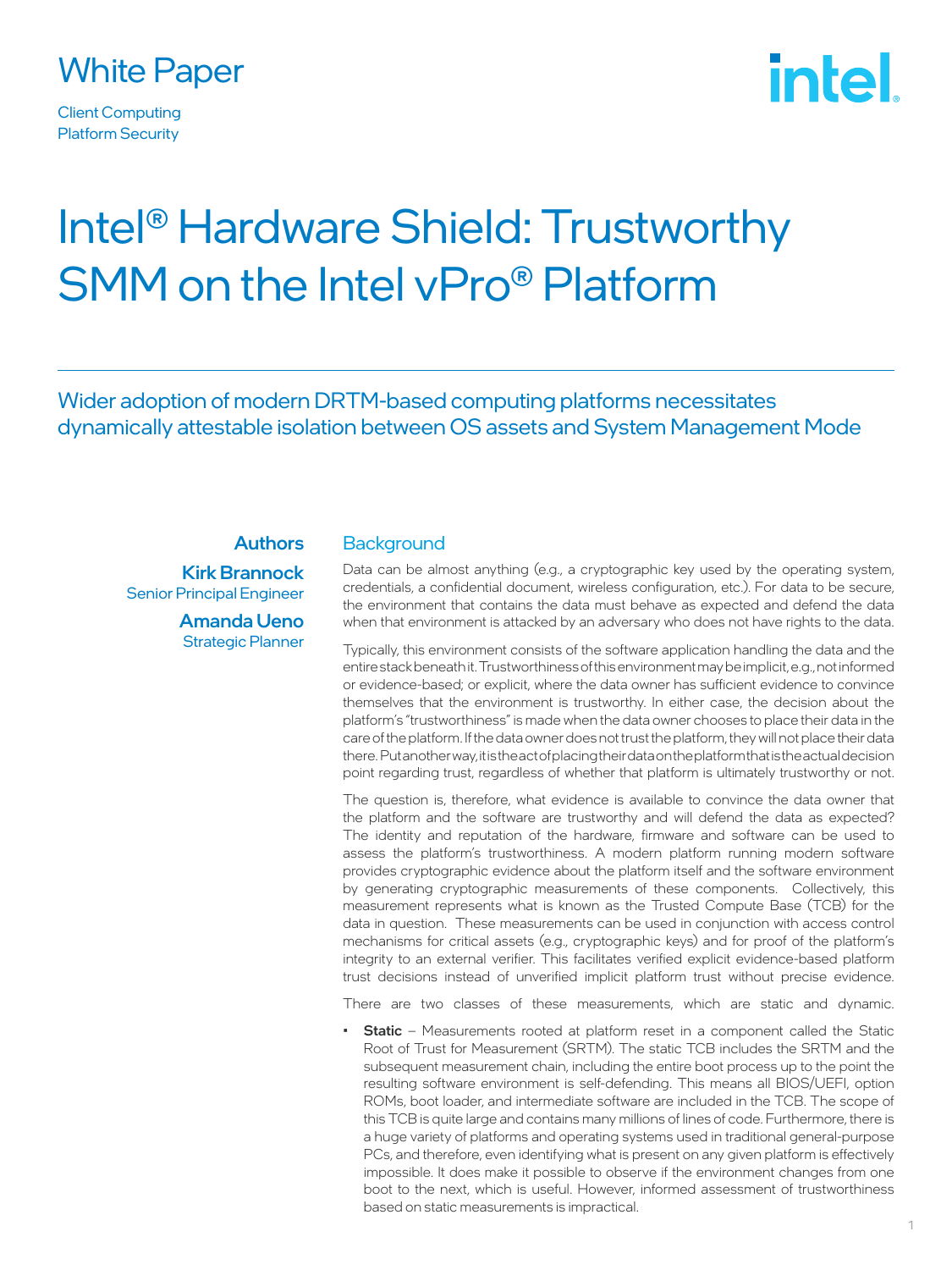• Dynamic – Measurements are rooted in a hardware event known as the Dynamic Root of Trust for Measurement (DRTM). From a TCB perspective, the platform restarts after the static boot has "completed" such that a new TCB can be spawned without a full reboot of the platform. The hardware event plus the DRTM isolate the subsequent dynamically launched sequence of software from the pre- existing static boot.

The DRTM provides an independent and separable root and measurement chain that is small and consistent. As such, a dynamically launched TCB is not subject to the near-infinite variation of the static trust chain. Intel pioneered the DRTM in 2007 on the Conroe and Merom generation of Intel® Core™ 2 Duo processors with Intel® Trusted Execution Technology.

Intel provides several complementary technologies that work together under the Intel® Hardware Shield banner to further reduce the size of the attack surface:

- Intel<sup>®</sup> Trusted Execution Technology (Intel<sup>®</sup> TXT)
- Intel<sup>®</sup> Virtualization Technology (Intel<sup>®</sup> VT-x)
- Intel® Virtualization Technology for Directed I/O (Intel® VT-d)
- Intel® Runtime BIOS Resilience
- Intel<sup>®</sup> System Security Report
- Intel® System Resources Defense

This paper is organized chronologically, showing the various generational steps along the path between the Coffee Lake generation (8th Gen Intel® Core™ processors) and the Comet Lake generation (10th Gen Intel® Core™ processors). Figure 1. shows a chronological timeline of the technologies.

This paper is intended to be sufficiently technical to facilitate understanding of how these technologies operate without being so deeply technical as to make it long and unreadable; however, it does assume the reader has a general understanding of Intel TXT, System Management Mode (SMM), and BIOS/UEFI architecture. This paper should not in any way be considered a specification.

# 8th Gen Intel® Core™ vPro® Processor (CFL): Intel® Runtime BIOS Resilience

# Intel contributed SMM Paging Enhancements to Open Source

Intel Runtime BIOS Resilience was introduced in the Coffee Lake generation of the Intel vPro platform, launched in 2018. Earlier, in 2016, Intel developed and published enhancements to the UEFI SMI handler's implementation to EDK II, an open-source implementation of Unified Extensible Firmware Interface (UEFI), to take advantage of the inherent security properties memory paging can provide.



Figure 1. Intel Hardware Shield Historical Timeline

#### White Paper Scope

This paper focuses on the more recent additions: Intel® Runtime BIOS Resilience, Intel® System Security Report, and Intel® System Resources Defense. Together these technologies provide a hardware-based mechanism that enforces resources access policy on System Management Interrupt (SMI) handlers along with an Intel® Trusted Execution Technology (Intel® TXT) hardware rooted attestation. This makes possible a reduction of the SMI handler's privilege and provides attestation of the resulting SMI handler's properties and access privilege into the system, respectively.

With these changes, rather than allow runtime SMM page table edits as was typical in contemporary BIOS implementations, the SMM page table is constructed such that it is static and once established does not change over the course of a boot cycle. All pages are identity mapped, as is typically the case for SMM.

Furthermore, the page table is constructed defensively in order to grant no more memory privilege than is necessary, e.g.:

- Pages that reference the page table itself are marked as Read-Only as a first-order defense to prevent runtime modification of the page table.
- Code pages are marked Read-Only and are only permitted within System Management memory (SMRAM). This helps prevent SMM code injection.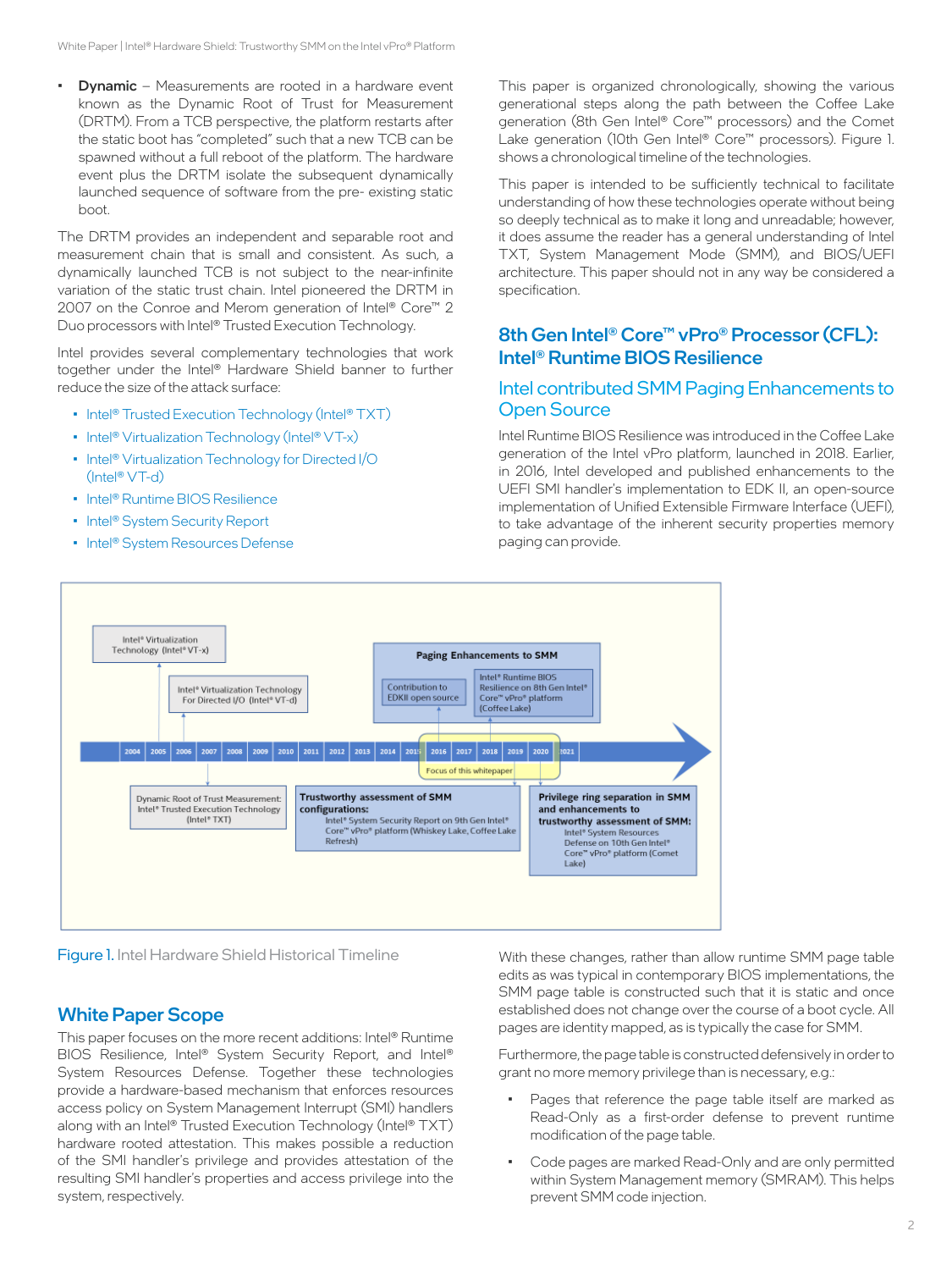- All data pages are marked with the Execute Disable (XD) bit to prevent execution of data pages. This also helps prevent SMM code injection.
- Data pages that are not intended to be modified at runtime are marked Read-Only.
- In general, memory outside of SMRAM that is not needed by the SMI handler is not mapped. Typically, all OS owned memory can be removed from SMM's view. If this is done, the potential for meaningful exploit of a latent SMM vulnerability to exploit user data is greatly reduced.

Intel implemented and contributed this portion of Intel Runtime BIOS Resilience functionality to the UEFI open source, driving improvement of SMM security for the whole industry.

# Hardware Augmentation with Intel Core vPro **Processors**

While the paging implementation described above is a big step in the right direction, the protections it enables could theoretically be defeated if an SMM vulnerability allowed a bypass of these paging properties. E.g., loading a different page table in place of the one provided by the BIOS, or relocating the SMI handler base somewhere else in memory, etc.

To reduce the risk of such a bypass, Intel Runtime BIOS Resilience also includes new SMM specific hardware capabilities in the Intel Core vPro processors. These hardware enhancements include several new locks and related changes to architectural behavior when the locks are used, e.g., CR0 lock, CR3 lock, SMBASE lock, etc. This hardware augmentation eliminates several otherwise permitted CPL0 operations while in SMM to help resist exploitation even if there exists a vulnerability in SMM CPL0 code. This "deprivileging" of SMM CPL0 hardens the software portion of the Intel Runtime BIOS Resilience solution without incurring performance or functional deficits in SMM operation and doesn't require rewriting large pieces of SMM code.

#### Microsoft Windows v1809: Windows Defender System Guard

In sync with the capabilities added to the Coffee Lake Intel vPro platform, Microsoft added requirements for Windows Defender System Guard in Windows 10 version 1809, including DRTM support using Intel TXT along with specific SMM page table properties and SMM page tables are locked on every SMM entry that Intel Runtime BIOS Resilience supports; though, at this point there existed no software mechanism to verify that Intel Runtime BIOS Resilience implementation was configured as per Microsoft Windows Defender System Guard requirements.

# 9th Gen Intel® Core™ vPro® Processor (WHL): Intel System Security Report

The improvements made to SMM security in the Coffee Lake generation of the Intel vPro platform (2018) were impossible to objectively assess, since they were completely contained in SMRAM and not visible to the OS. This meant that there was no practical opportunity to factor the presence of Intel Runtime BIOS Resilience into OS or IT policies, e.g., network conditional access policy. Given the theoretical possibility of a subverted/rogue SMI handler, it is not particularly useful to directly ask the SMI handler about itself. This information needs to be made available in a verifiable way that is not easily tampered, even in the presence of a subverted/rogue SMI handler. Therefore, a separate mechanism is required.

Intel System Security Report was introduced in the Whisky Lake and Coffee Lake Refresh generation (9th Gen Intel Core vPro processors) of the Intel vPro platform to satisfy these attestation requirements. To facilitate robust and correct attestation, some minor changes were made to the implementation of Intel Runtime BIOS Resilience. They are:

- 1. The SMM entry code was delivered as an Intel signed binary rather than as source code to be compiled as part of the platform's BIOS build. The SMM entry code is the first bit of code in the SMI handler that runs when an SMI occurs. It is responsible for enabling Intel Runtime BIOS Resilience, e.g., loading the page table (which was constructed by BIOS POST code) and configuring Intel Runtime BIOS Resilience hardware enhancements. The integrity of the SMM entry code must be provable and attestable as it is within the TCB of Intel Runtime BIOS Resilience.
- 2. A component designed to assess and report the security properties of the SMI handler (including the entry code) is known as the Platform Properties Assessment Module (PPAM). The PPAM resides in the BIOS System Management RAM (SMRAM). The PPAM can inspect the SMM entry code to verify its integrity and inspect the page table to determine the SMM memory access properties implemented on the platform.
- 3. A PKCS7 certificate providing a digital signature for the PPAM. This is used by an Intel TXT-based measured launched environment (MLE) to verify the integrity of the PPAM.



Figure 2. Intel System Security Report components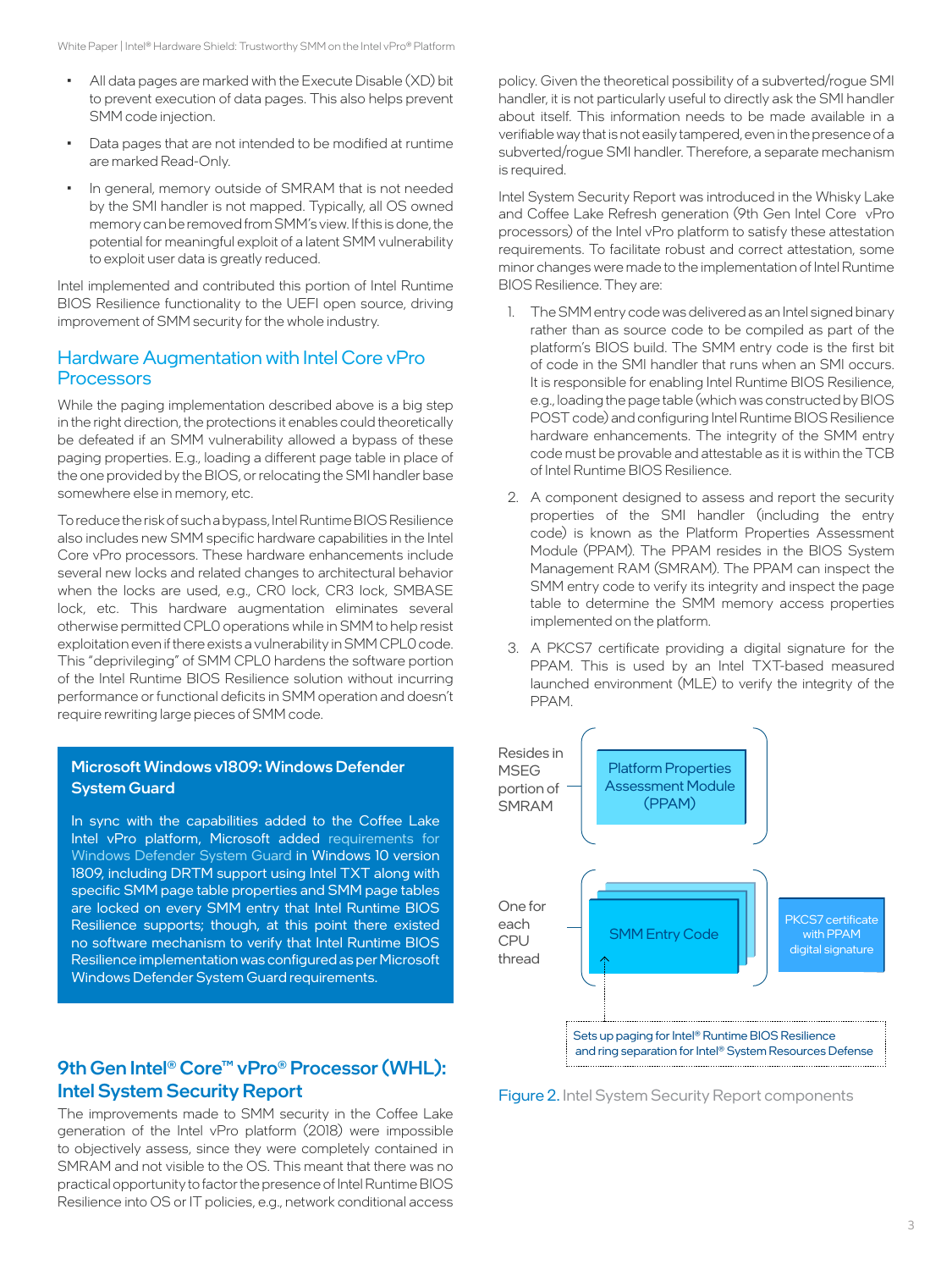# SMM Entry Code Binary

The SMM Entry Code is the first bit of code in the SMI handler in response to an SMI. It is responsible for enabling Intel Runtime BIOS Resilience, e.g., loading the page table and configuring Intel Runtime BIOS Resilience hardware enhancements.

Before the inclusion of Intel System Security Report, this code at the entry to the SMI handler was assembled from the source as part of the platform's BIOS build. For systems supporting Intel System Security Report, Intel supplies this SMM entry code to platform manufacturers as a binary.

The BIOS boot process overlays this binary at the SMI entry point in SMRAM for each CPU. This early code within the SMI handler is within the TCB of Intel Runtime BIOS Resilience (and Intel System Resources Defense, which was introduced in later platforms and described on page 5). By including the SMM entry code as a binary, it is possible to normalize its cryptographic hash of this bit of the TCB such that it can be verified by the PPAM (more on this in [Trust Relationship: PKCS7 PPAM Certificate section below\)](#page-4-0).

When an SMI occurs, each CPU hardware thread enters SMM at the entry point established by BIOS during POST. This entry point is, by convention, set within SMRAM to make sure the SMI handler is isolated from other software. The SMM Entry code will transition to protected mode, turn on paging, and transition to long mode (64-bit mode). It will then configure the Intel Runtime BIOS Resilience hardware feature before passing control to the platform manufacturer's BIOS's SMI rendezvous code where each hardware thread is coordinated and SMIs are processed.

# Intel TXT handling of SMM

Before exploring the PPAM in detail, it is necessary to understand how Intel TXT handles SMM, and the inclusion/exclusion of the SMI handler in the Intel TXT Measured and Launched Environment (MLE). Because SMM code is within the trust boundary of an Intel TXT launched software environment, a dynamically attestable mechanism is required to describe SMM and its access privilege reach into the platform. The Intel TXT architecture for SMM was designed to satisfy three basic requirements:

- 1. SMM bounding policy establishment/negotiation between BIOS and MLE
- 2. Enforcement of this policy at runtime
- 3. Attestation of both the policy enforcement mechanism and the policy itself

Because of the complexity involved, a dynamically attested platform opt in/out for these capabilities was also included.

#### History: SMI Transfer Monitor

Client Intel<sup>®</sup>  $TXT<sup>2</sup>$  and Intel® VT-x architectures were originally designed to allow for encapsulation and virtualization of the platform SMI handler using an SMRAM resident peer monitor. This peer monitor was known as an SMI Transfer Monitor (STM). This is part of the instruction set that implements the Intel VT-x architecture, which is known as VMX.

Measurement of the STM was to be done by Intel TXT SINIT Authenticated Code Module (ACM). Subsequent configuration of the STM was to be done by an Intel TXT launched MLE using special behavior of the VMX VMCALL instruction when executed from the hypervisor root mode. This configuration process would

be done with SMI masked and would establish bounds for the BIOS SMI guest that the STM would enforce once the STM hypervisor was "switched on." Once fully configured, the STM would intercept all SMI events and transfer control to the SMI handler code running within a VT guest, enforcing established bounding policies accordingly.

While architecturally complete regarding the three requirements listed above, the STM faced many implementation and deployment challenges stemming from its inherent complexity.

# Platform Properties Assessment Module (PPAM)

While the PPAM superficially resembles a traditional STM, it is different in function and is conceptually a subset of an STM.

A PPAM and an STM share the same binary header format and VMCALL invocation mechanism. Additionally, when the platform and MLE have both opted into PPAM (or STM) support, Intel® TXT will launch the MLE with the SMI masked to facilitate the evaluation of SMI access policy without interference from SMM.

However, unlike an STM, a PPAM does not function as a peer monitor or hypervisor within SMM. Instead, it is entirely transient around the VMCALL functions and plays no role in policy establishment or enforcement. Policy establishment is performed by the BIOS POST, and policy enforcement by the SMM Entry Code. SMI delivery and handling are executed using legacy SMI delivery mechanisms once the SMI event is re-enabled by the MLE.

Like the SMM entry code binary, the Platform Properties Assessment Module (PPAM) is a binary that is embedded into the BIOS SMRAM; specifically, in the MSEG portion of SMRAM originally designed to contain an STM. The purpose of the PPAM is to report the integrity of the SMM entry code as well as the details of the platform defined SMM access policies to an Intel TXT launched MLE.

A PPAM obtains the platform's SMI handler required access policy directly from inspection of the SMM Entry Code. Like an STM, a PPAM provides a report describing this access policy to the MLE via VMCALL. However, unlike an STM, the PPAM plays no direct role in the enforcement of this policy, nor does it ever install a virtualization layer into SMM. With a PPAM, the BIOS SMI handler runs without virtualization, just as it always has.

# Enforcement of SMI Access Policy

Enforcement of the SMI access policy is done using the SMM Entry Code. The SMM Entry Code stands up all the enforcement needed to support Intel Runtime BIOS Resilience based memory policy at each SMI entry. The SMM entry code is designed to be self-contained and has no external references before it completes and hands control to the BIOS SMI handler. Code within the SMI handler that runs after the SMM Entry Code is constrained by the environment set up by the SMM Entry Code and enforced by Intel Runtime BIOS Resilience hardware extensions.

# PPAM Reporting Function

Like an STM, the PPAM supports reporting of the SMI access policy via a VMCALL mapped function. The MLE must invoke the PPAM on each thread following the Intel TXT launch when SMI is masked. This must be done on every hardware thread to ensure consistency between threads. The PPAM will compute the hash of the SMM entry code and compare it to a reference hash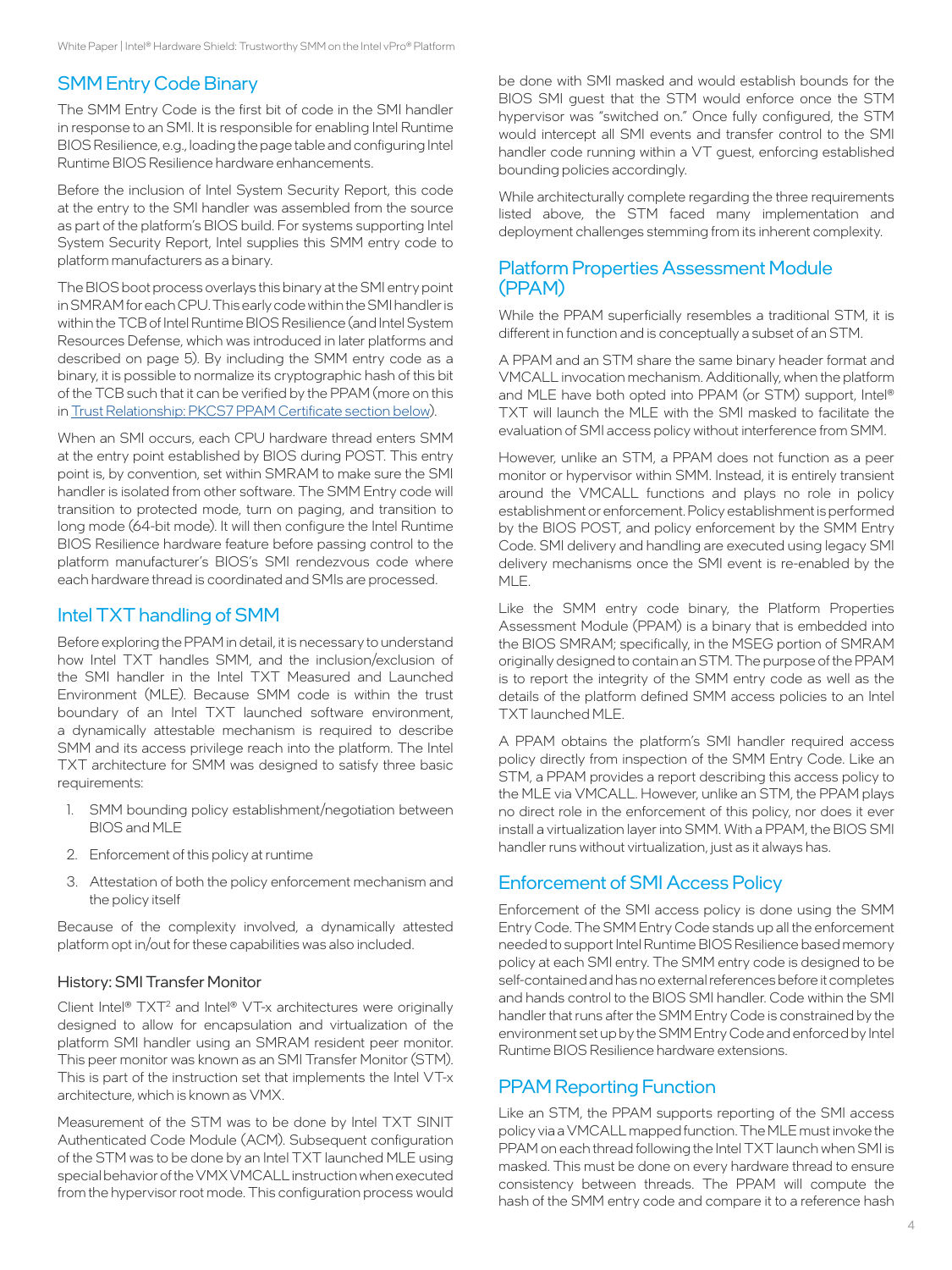embedded in the PPAM image itself. By way of this cryptographic binding, the SMM entry code is effectively an extension of the PPAM.

After verifying that the correct SMM entry code is installed, the PPAM parses out certain configuration data embedded within the entry code that has been fixed up by BIOS POST code, e.g., the physical address of the SMM page table. Using this data, it can perform consistency checks on them and then derive the totality of the policy established by the SMM entry code. These configuration data are normalized when calculating the entry code hash, facilitating a common SMM entry code solution for all platforms of the same generation.

After verifying the SMM entry code hash, the PPAM then uses the embedded configuration data within the entry code to derive the rest of the security properties of the SMI handler. For example, the PPAM uses the CR3 base address within the entry code to locate and then walk the SMM page table. The footprint and access rules for all memory visible to SMM are therefore, known to the PPAM. This memory map is reported back to the calling MLE as a set of memory descriptors where further OS policy decisions can be made based on the contents of the PPAM report.

# Trust Relationship: PKCS7 PPAM Certificate

An Intel TXT launched MLE trust chain begins with the CPU hardware via execution of the GETSEC[SENTER] instruction. The CPU first verifies a cryptographic signature over the SINIT ACM. It then then initializes the DRTM PCRs in the TPM and begins the dynamic measurement chain by extending the hash of the SINIT ACM. SINIT operations verify relevant platform configuration parameters and perform a set of prescribed extend operations to dynamic PCRs.

During the Intel TXT launch process, the SINIT module will extend the hash of the PPAM to PCR17. On Intel vPro platformbased systems<sup>1</sup>, the SINIT ACM ensures that the PPAM is configured identically across all hardware CPU threads, so there is no risk of PPAM differing between threads. The MLE can verify the TPM log with the final PCR value to determine the "as measured" PPAM hash.

The reference measurement for this "as measured" PPAM hash is provided by the platform via a PKCS7 certificate with a well-known signing key. This certificate provides the cryptographic anchor for the PPAM. Since the PPAM image contains the hash of the SMM entry code, the hash of the SMM Entry code is part of the PPAM measurement in PCR17. Therefore, the SMM entry code is rooted to the PKCS7 certificate also.

The MLE can establish trust in the PPAM based on trust in the PPAM PKCS7 certificate. This trust can therefore be extended to the report generated by the PPAM regarding the SMM entry code properties and the platform SMM access policy.



<span id="page-4-0"></span>

#### Microsoft Windows v1903: Windows Defender System Guard

In step with the capabilities that Intel System Security Report added to the platform, Windows 10 version 1903 updated Windows Defender System Guard support to include SMM Firmware Measurement.

For the first time, visibility of the SMI handler's reach (and its limits) was made possible facilitating a more informed understanding of risk posed by the scope of the TCB.

# 10th Gen Intel® Core™ vPro® Processor (CML): Intel System Resources Defense

While maintaining all the properties of Intel Runtime BIOS Resilience, the Comet Lake Intel vPro platform (launched 2020) added privilege ring separation between the SMM entry code and the SMI handler code. The SMM entry code is extended to become a CPLO<sup>2</sup> access policy enforcement shim, and the rest of the SMI handler is run at CPL3. This ring separation within SMM provides the necessary mechanism to create and enforce policies for MSRs, I/O ports, and other registers, in addition to the memory restrictions provided by the paging described above.

Continuing the theme of running SMI handlers with "least privilege," with the ring separation in place, the page table remains immutable, even to the CPL0 code. Like the memory policy contained within the page table, the new SMM access policies included in Intel System Resources Defense are configured during BIOS POST and locked in place using the immutable page table. Since CPL0 cannot modify the page table, neither can it modify the declared policies.

Therefore, the overall architecture and trust model remains the same as it was in the Whiskey Lake (9th Gen Intel Core vPro processors) platform. As logically follows, Intel System Security Report was extended to include the new resource types supported by Intel System Resources Defense in its report of SMI access policy. PPAM simply checks a few more things and includes more information in its report.